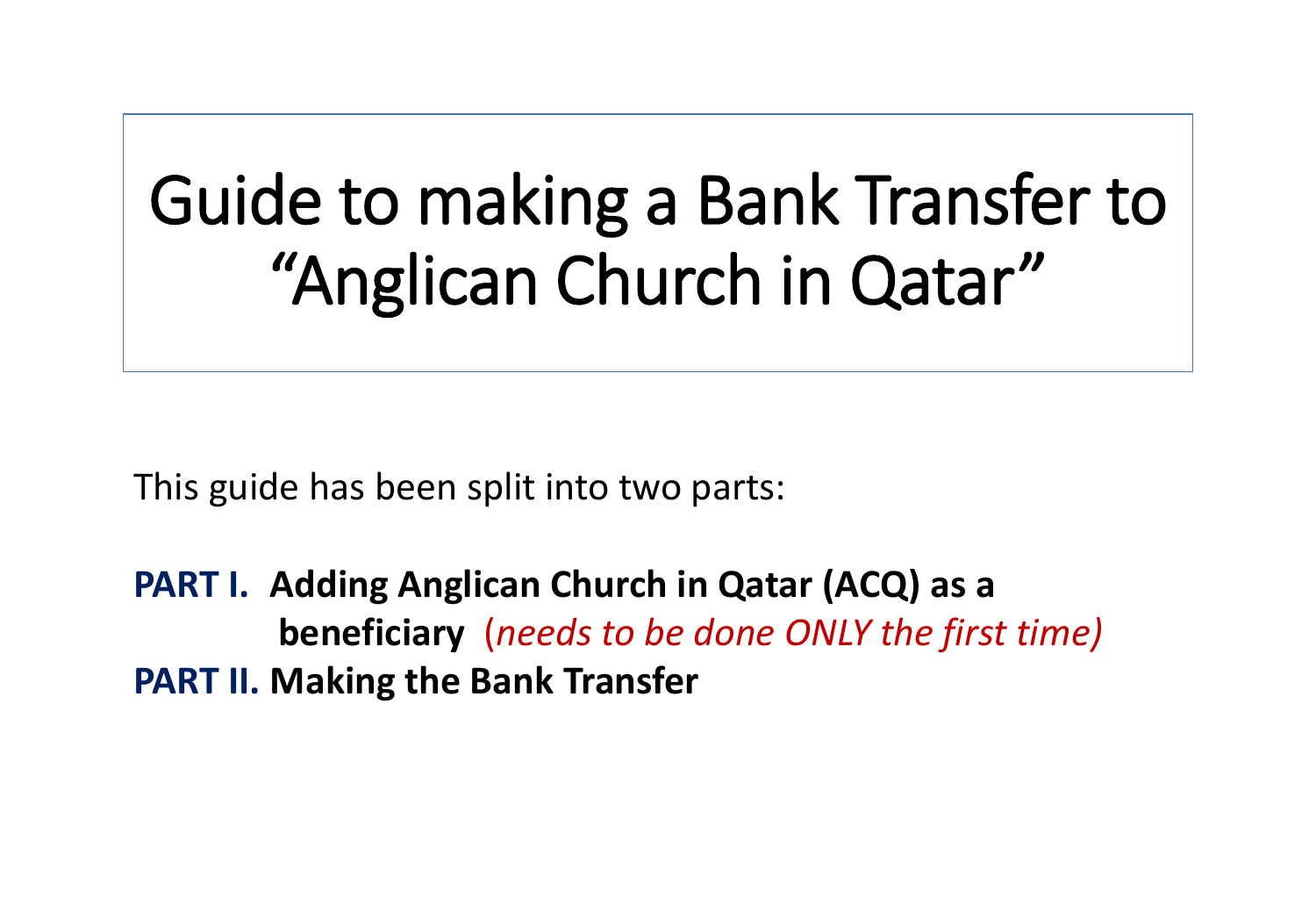PART I. ADDING "Anglican Church in Qatar" AS BENEFICIARY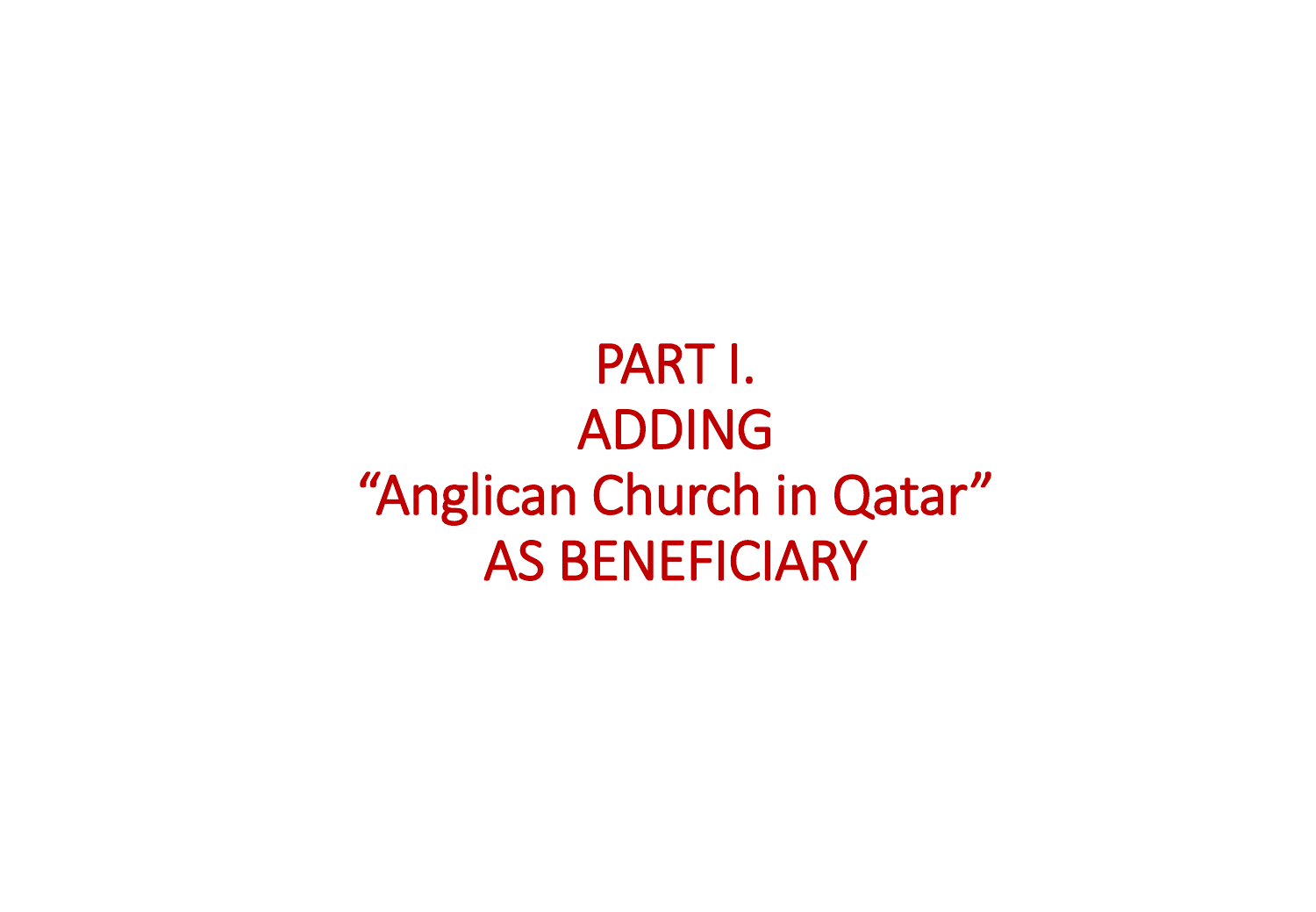- 1. Login to your Bank account as you usually do.
- 2. Find the tab "Fund Transfer" or "Transfers" and select "Other Accounts." You will need to "Add" the Anglican Church in Qatar as a new beneficiary. *(to be done only once)*
- 3. Pick "Add Beneficiary" in Fund Transfer *(see image)*

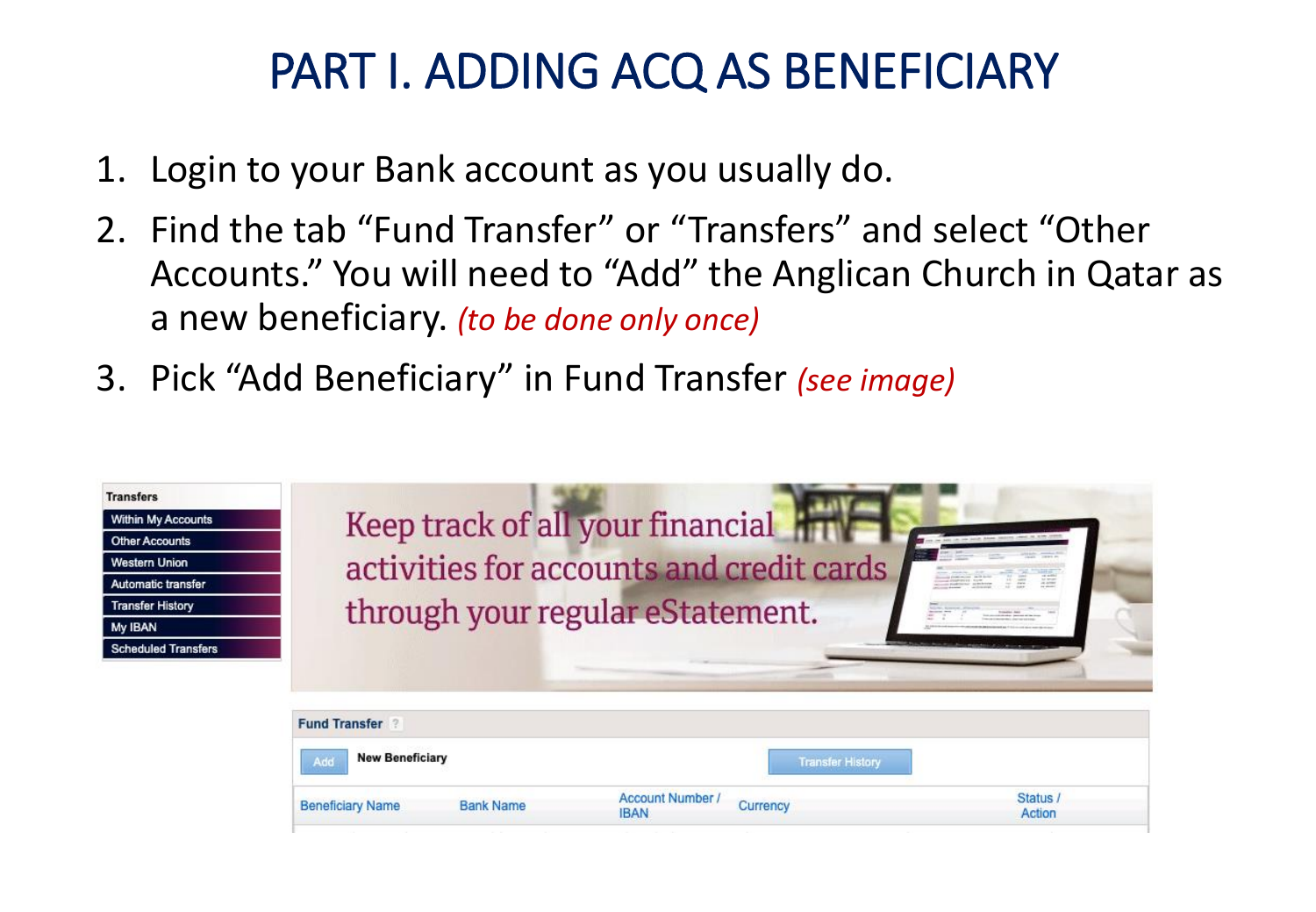- 4. Please enter the required details of the **'Beneficiar**y'. Do NOT miss any field.
	- The Anglican Church in Qatar
	- The Anglican Centre, Religious Complex
	- P.O. Box 3210
	- Doha, Qatar *(see image)*

| Important Note: |                                                                                                           |  |  |
|-----------------|-----------------------------------------------------------------------------------------------------------|--|--|
|                 | To avoid delavs and issues with transfers, please ensure the required information is complete and correct |  |  |

All information should be provided in English only

| Country of Beneficiary Bank                       | QATAR                               |   |
|---------------------------------------------------|-------------------------------------|---|
| Beneficiary Account Currency                      | QATARI RIYAL                        |   |
| Beneficiary Bank Name*                            | THE COMMERCIAL BANK (Q.S.C)         | v |
| Beneficiary Branch Name*                          | <b>DOHA</b>                         | v |
| Beneficiary's IBAN Number*                        | QA02CBQA000000004580582979001       |   |
| <b>Beneficiary Personal Details</b>               |                                     |   |
| Beneficiary Name*                                 | Anglican Church in Qatar            |   |
| Beneficiary Address*                              | The Anglican Centre, Religious Comp |   |
| Beneficiary City*                                 | Doha                                |   |
|                                                   | P.O. Box 3210                       |   |
|                                                   |                                     |   |
| Zip Code/P.O Box<br>Beneficiary Resident Country* | QATAR                               | v |

All fields marked with \* are mandatory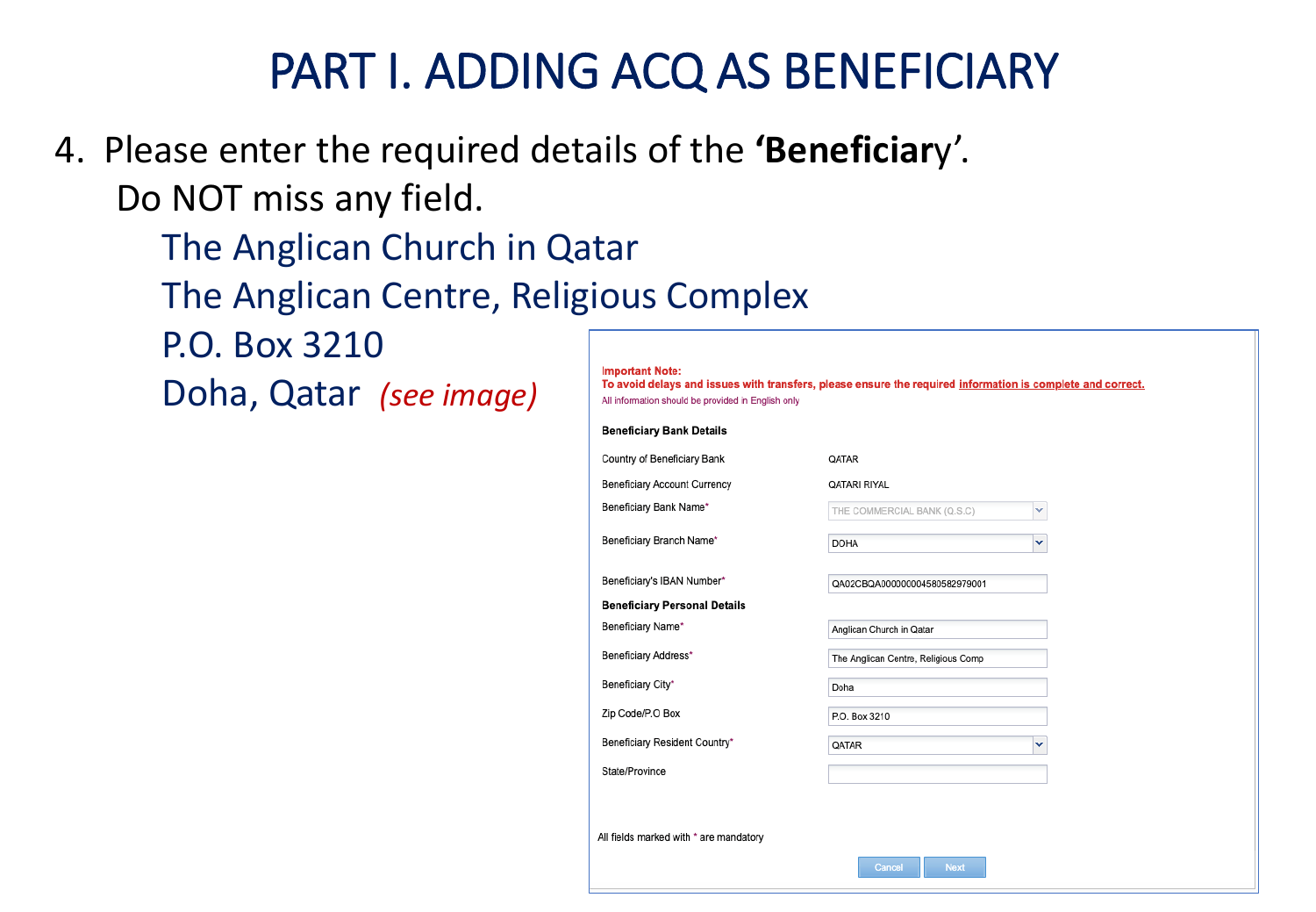**Add Beneficiary** 

All fields marked with \* are mandatory

correct.

Confirm

5. Please enter the required information of the beneficiary's Bank Account. Do NOT miss any field. *(see image)*

| <b>Account No: 4580-582979-001</b>            | <b>Important Note:</b><br>To avoid delays and issues with transfers, please ensure the required information is complete and co<br>All information should be provided in English only |                                                                    |  |
|-----------------------------------------------|--------------------------------------------------------------------------------------------------------------------------------------------------------------------------------------|--------------------------------------------------------------------|--|
| Bank Address: PO Box 3232, Doha, Qatar        | <b>Beneficiary Bank Details</b><br>Country of Beneficiary Bank*                                                                                                                      | QATAR                                                              |  |
|                                               | Beneficiary Account Currency *                                                                                                                                                       | <b>QATARI RIYAL</b>                                                |  |
| <b>Account Name:</b> Anglican Church in Qatar | Beneficiary Bank Name *                                                                                                                                                              | IV.<br>THE COMMERCIAL BANK (Q.S.C)                                 |  |
| <b>IBAN No:</b>                               | Beneficiary Branch Name                                                                                                                                                              | $\checkmark$                                                       |  |
| QA02CBQA000000004580582979001                 | Beneficiary's IBAN Number*                                                                                                                                                           | QA02CBQA000000004580582979001                                      |  |
|                                               | <b>Beneficiary Personal Details</b><br>Beneficiary Name*                                                                                                                             |                                                                    |  |
| <b>Branch No: 4580</b>                        | Beneficiary Address*                                                                                                                                                                 | Anglican Church in Qatar<br>The Anglican Centre, Religious Complex |  |
|                                               | Beneficiary City*                                                                                                                                                                    | Doha                                                               |  |
| <b>Currency: QAR</b>                          | Zip Code/P.O Box                                                                                                                                                                     | P.O. Box 3210                                                      |  |
| <b>Swift Code: CBQAQAQA</b>                   | Beneficiary Resident Country*                                                                                                                                                        | QATAR                                                              |  |
|                                               | State/Province                                                                                                                                                                       |                                                                    |  |
|                                               |                                                                                                                                                                                      |                                                                    |  |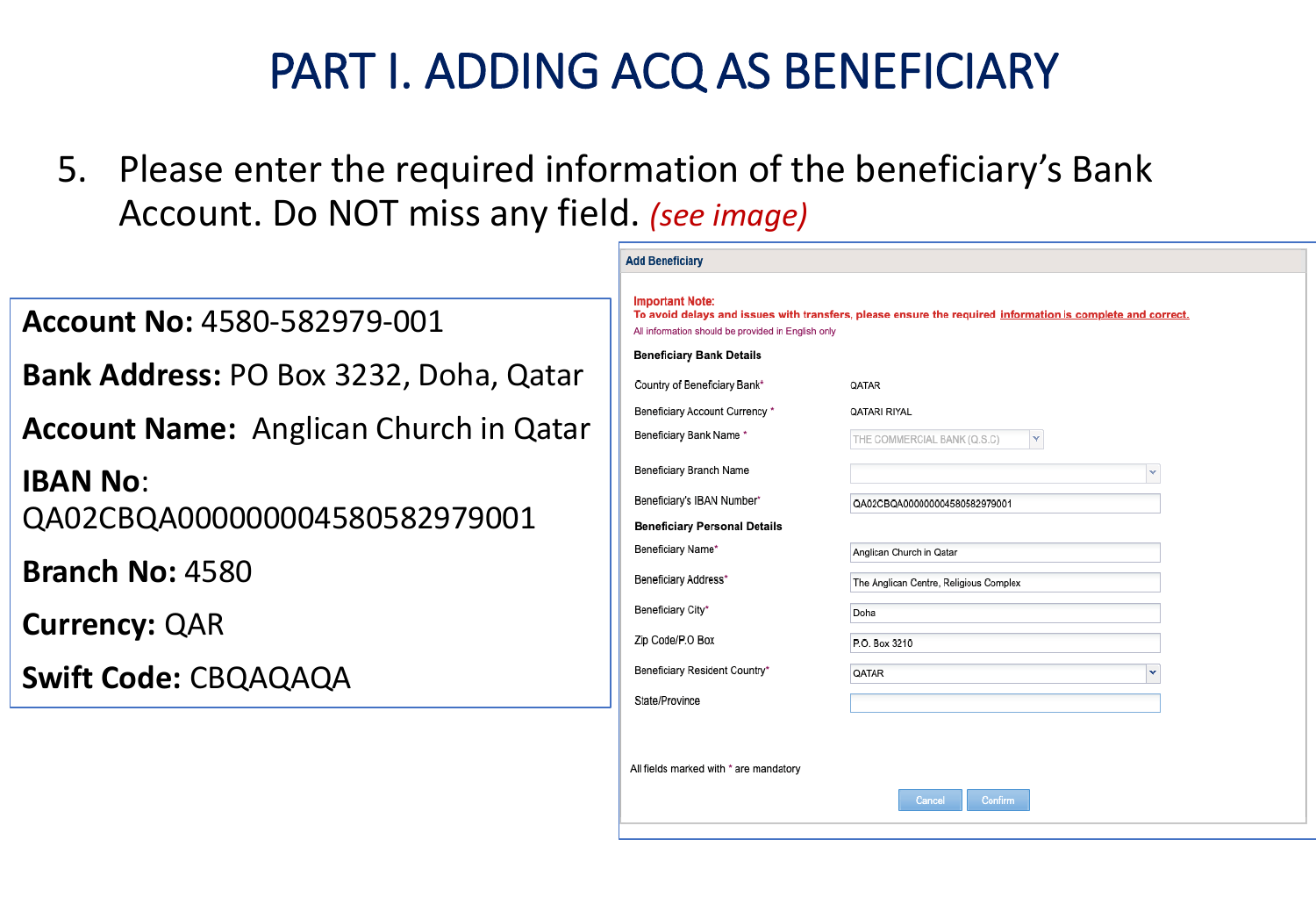- 6. After entering all details, you will need to 'Activate' this beneficiary. To do this, click the hyperlink labelled "Activate". *(see image)* This will trigger the release of an OTP to your phone number linked to your bank account.
- 7. Enter the OTP from your phone *(*and you will receive an acknowledgement "Beneficiary activation completed successfully."
- 8. Now you are ready to go to Part II and complete the Bank Transfer

| Beneficiary details added successfully, SMS has been sent to your mobile # +974xxxx5191 with activation code |                                        |  |
|--------------------------------------------------------------------------------------------------------------|----------------------------------------|--|
| <b>Beneficiary Bank Details</b>                                                                              |                                        |  |
| Country of Beneficiary Bank                                                                                  | QATAR                                  |  |
| Beneficiary Account Currency                                                                                 | <b>QATARI RIYAL</b>                    |  |
| Beneficiary Bank Name                                                                                        | THE COMMERCIAL BANK (Q.S.C)            |  |
| Beneficiary Branch Name                                                                                      | ۰                                      |  |
| Beneficiary's IBAN Number                                                                                    | QA02CBQA000000004580582979001          |  |
| <b>Beneficiary Personal Details</b>                                                                          |                                        |  |
| Beneficiary Name                                                                                             | Anglican Church in Qatar               |  |
| <b>Beneficiary Address</b>                                                                                   | The Anglican Centre, Religious Complex |  |
| <b>Beneficiary City</b>                                                                                      | Doha                                   |  |
| Zip Code/P.O Box                                                                                             | P.O. Box 3210                          |  |
| Beneficiary Resident Country                                                                                 | QATAR                                  |  |
| State/Province                                                                                               | $\blacksquare$                         |  |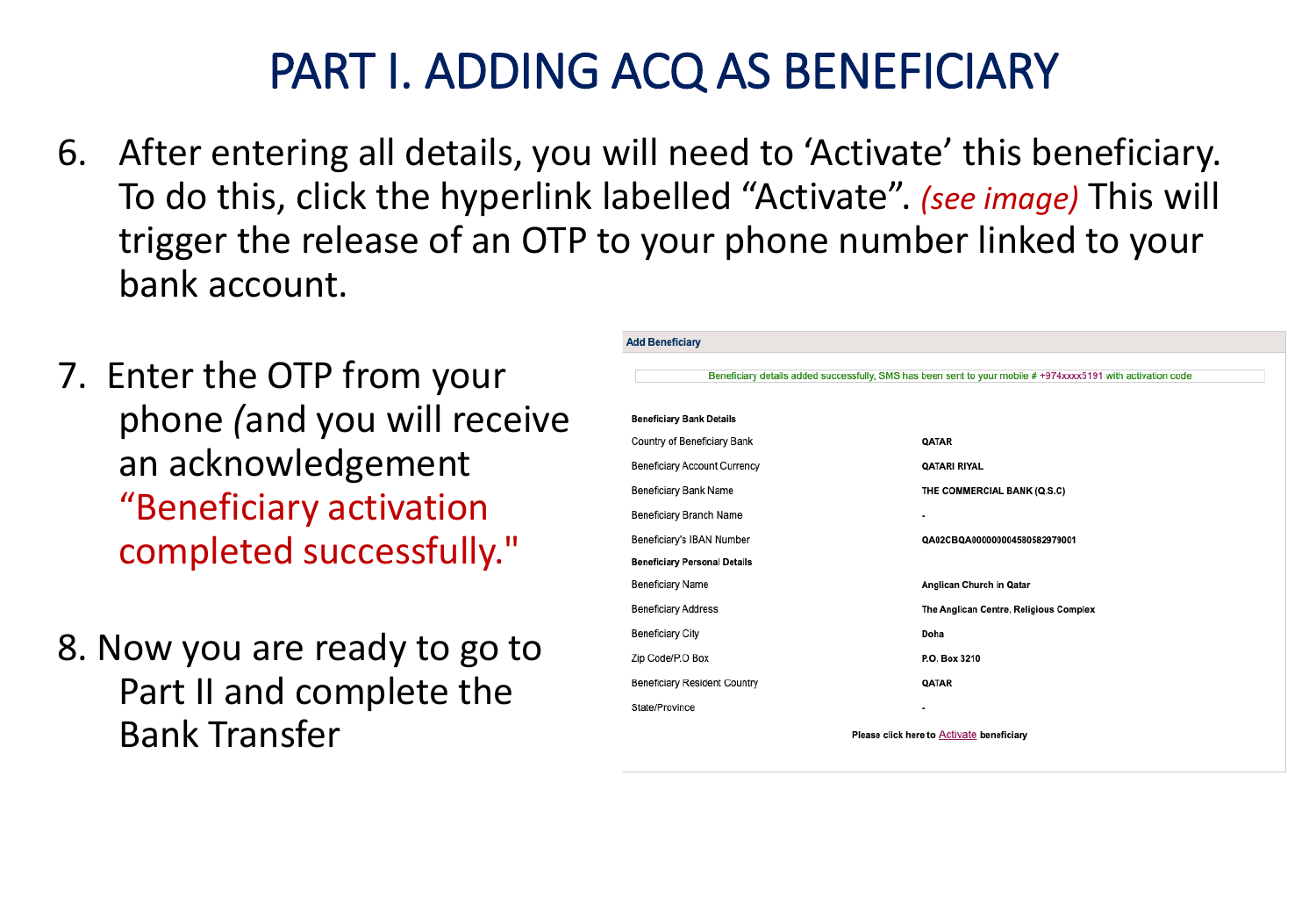## PART II. MAKING THE BANK TRANSFER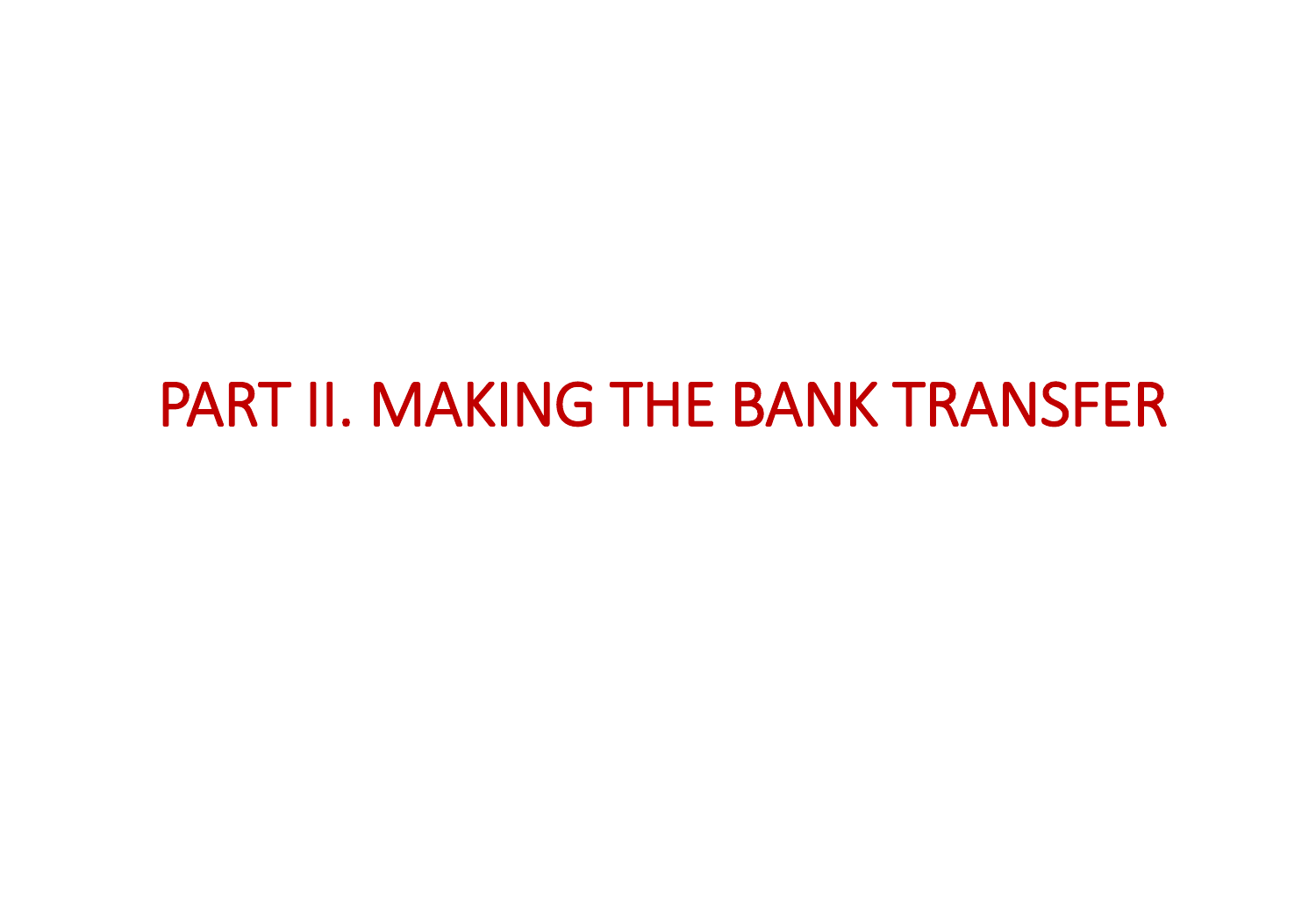#### PART II. MAKING THE BANK TRANSFER

- 1. Login to your Bank account as you usually do.
- 2. Find the tab "Fund Transfer" or "Transfers" and select "Other Accounts."
- 3. Pick "Anglican Church in Qatar" listed under your beneficiaries

*(see image)*

| <b>Add Beneficiary Activation</b> |                                                                |                               |                 |
|-----------------------------------|----------------------------------------------------------------|-------------------------------|-----------------|
|                                   |                                                                |                               |                 |
|                                   |                                                                |                               |                 |
|                                   | Your request for beneficiary activation completed successfully |                               |                 |
|                                   |                                                                |                               |                 |
| <b>Activation Details</b>         |                                                                |                               |                 |
|                                   |                                                                |                               |                 |
| <b>Beneficiary Name</b>           | <b>Bank Name</b>                                               | <b>Account Number / IBAN</b>  | <b>Currency</b> |
| Anglican Church in Qatar          | THE COMMERCIAL BANK (Q.S.C)                                    | QA02CBQA000000004580582979001 | QATARI RIYAL    |
|                                   |                                                                |                               |                 |
|                                   |                                                                |                               |                 |
|                                   |                                                                |                               |                 |
|                                   |                                                                |                               |                 |
|                                   |                                                                |                               |                 |
|                                   |                                                                | Ok                            |                 |